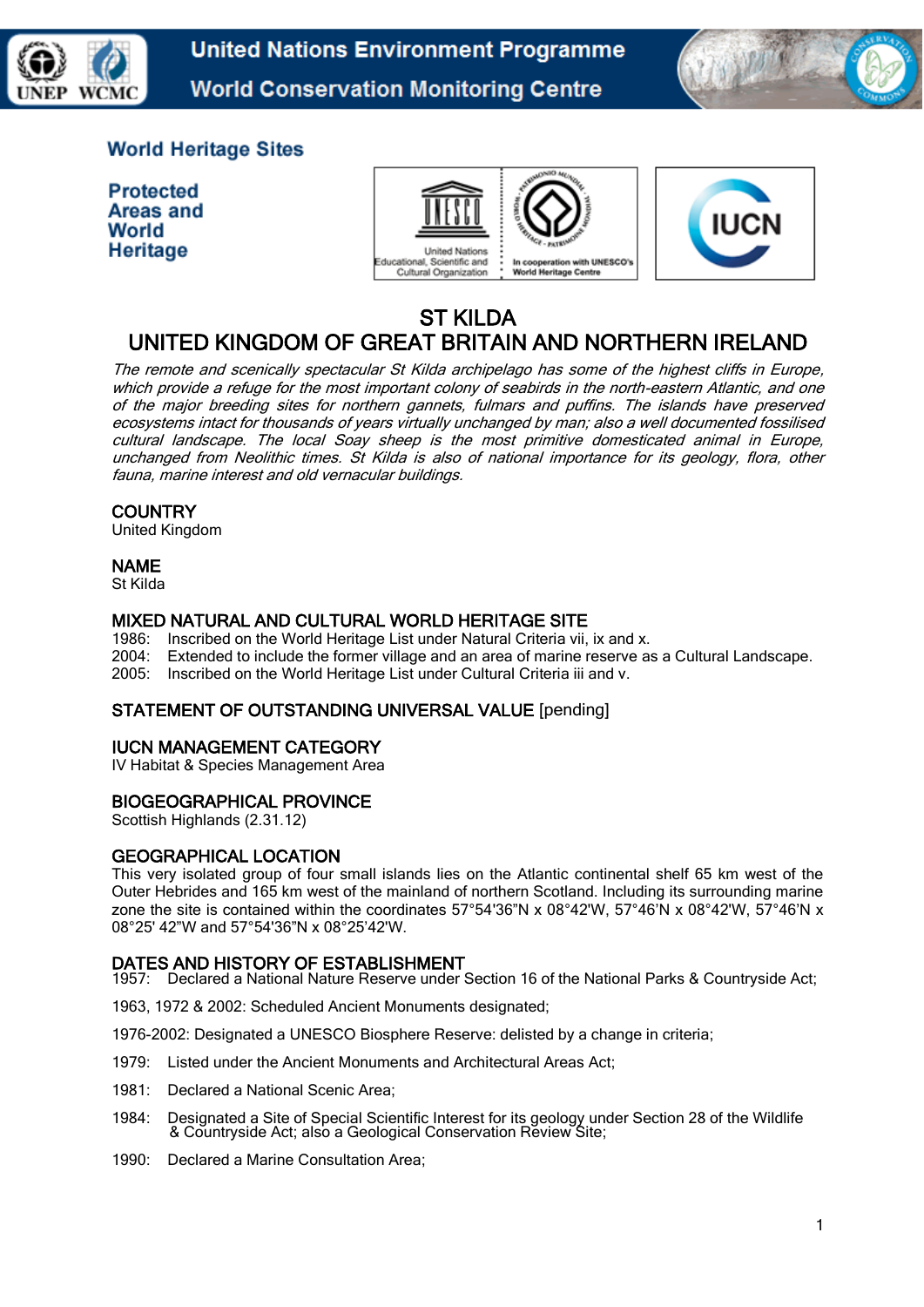- 1992: Designated a Special Protection Area under the E.U. Wild Birds Directive and a Marine Site Special Area for Conservation under the E.U. Habitats Directive for its cliffs, vertical reef communities and sea caves;
- 2004: Site extended to include the former village and the surrounding marine habitats;
- 2005: Site inscribed under cultural criteria.

#### LAND TENURE

The National Trust for Scotland (NTS) which has managed the Reserve since May 2003 on behalf of Scottish National Heritage (SNH). Rights to the foreshore between high and low tide levels are vested in NTS; the seabed and mineral rights are owned by the state for 12 nautical miles from the low water mark. 3 ha on Hirta, the main island, were sub-leased to the Ministry of Defence (MOD) in 1957 for a small radar tracking station for the Benbecula missile range. It is controlled by very strict lease agreements.

#### AREA

24,201.4 ha. Land: 854.6 ha. Sea: 23,346.8 ha (measured above and below the mean spring high water mark). Hirta, 628.5 ha, Soay, 96.8ha, Boreray, 86.5 ha, Dun, 32 ha, and six islets, 10.8 ha

#### ALTITUDE

Sea-level to 425.8m (Conachair).

#### PHYSICAL FEATURES

The archipelago comprises four small islands: Hirta, Soay, Boreray, 7.5km northeast, and Dun, plus the islets of Stac an Armin, Stac Lee, Levenish and two small stacks off Soay. They are the remnants of a Tertiary ring volcano, weathered, glaciated and carved by violent storms into a precipitous and dramatic landscape. The cliffs of Boreray and Soay rise sheer to over 370m and the north face of Conachair on Hirta is 426m high. Two rock stacks off Boreray are the highest in the Great Britain: Stac an Armin 191m and Stac Lee 165m. The igneous rocks were intruded about 55 million years ago above the Hebrides Shelf, a platform of PreCambrian rock, cut by seas at earlier far lower levels into terraces at 80m and 120m down. The rocks of Hirta are predominantly a complex of dolerite and microgranites with gabbro along the castellated west coast, intruded by basalt dykes. Soay and Boreray are formed of a breccia of gabbro and dolerites. Geologically this assemblage of unusual forms of contact metamorphism with simultaneously intruded acidic and basic magmas is unique in the British Tertiary Volcanic province. The soils are acid and peaty, balanced by guano, sheep dung and salt-spray which impart a pH of 5.8 - 6.2, although behind the village they are improved by organic manure.

The steep island coasts are riddled with caves, arches, stacks, geos and blowholes formed by frost, ice and wave action. Hirta has two deep bays in Village Bay (Loch Hiort) and Glen Bay. The islands' steep cliffs continue under water another 40m to rock rubble and 70m to the first platform, thinly veneered with gravels and sands. The cold surrounding waters are clear, allowing sunlight to penetrate deeply and a rich marine life to flourish among submarine caves, tunnels and arches. These now form nearly 70% of the property, and the subtidal reefs, shingle beaches, sea cliffs and islets another 25%.

#### CLIMATE

The climate is oceanic, of a cool Atlantic type with extremely high humidity and strong winds from the southwest and south, particularly in the winter months. These average 110kph and can gust over 185kph, carrying salt spray as high as 60 meters. The tidal range averages 2.9m and the ocean swell generates 2-meter waves most of the year but 5-meter waves for 10% of the year, often make access impossible. The average rainfall is 1,400mm, evenly spread but heavier in winter and less between mid-April and mid June. The mean temperature in January is 5.6°C and in July 11.8°C. Studies of the pollen profile reveal 6,000 years of climatic change in an environment relatively undisturbed by man.

#### **VEGETATION**

The heath and bogland vegetation is typical of oceanic islands with a cool north Atlantic climate. This is modified by the prevailing high humidity, giving peaty soils and a wide distribution of oceanic plants such as liverwort *Frullania teneriffae*, and also by the effect of salt spray even hundreds of metres inland, resulting in Plantago-dominated swards on cliff tops. The fertilising effects of vast numbers of nesting seabirds create a rich turf. Over 184 species of vascular plants have been recorded from the islands, 170 species of fungi, 194 lichens and 160 bryophytes, but no trees. The full range of habitats includes dwarf shrub heath, dwarf shrub moss tundra, low bog, meadow, freshwater marsh lair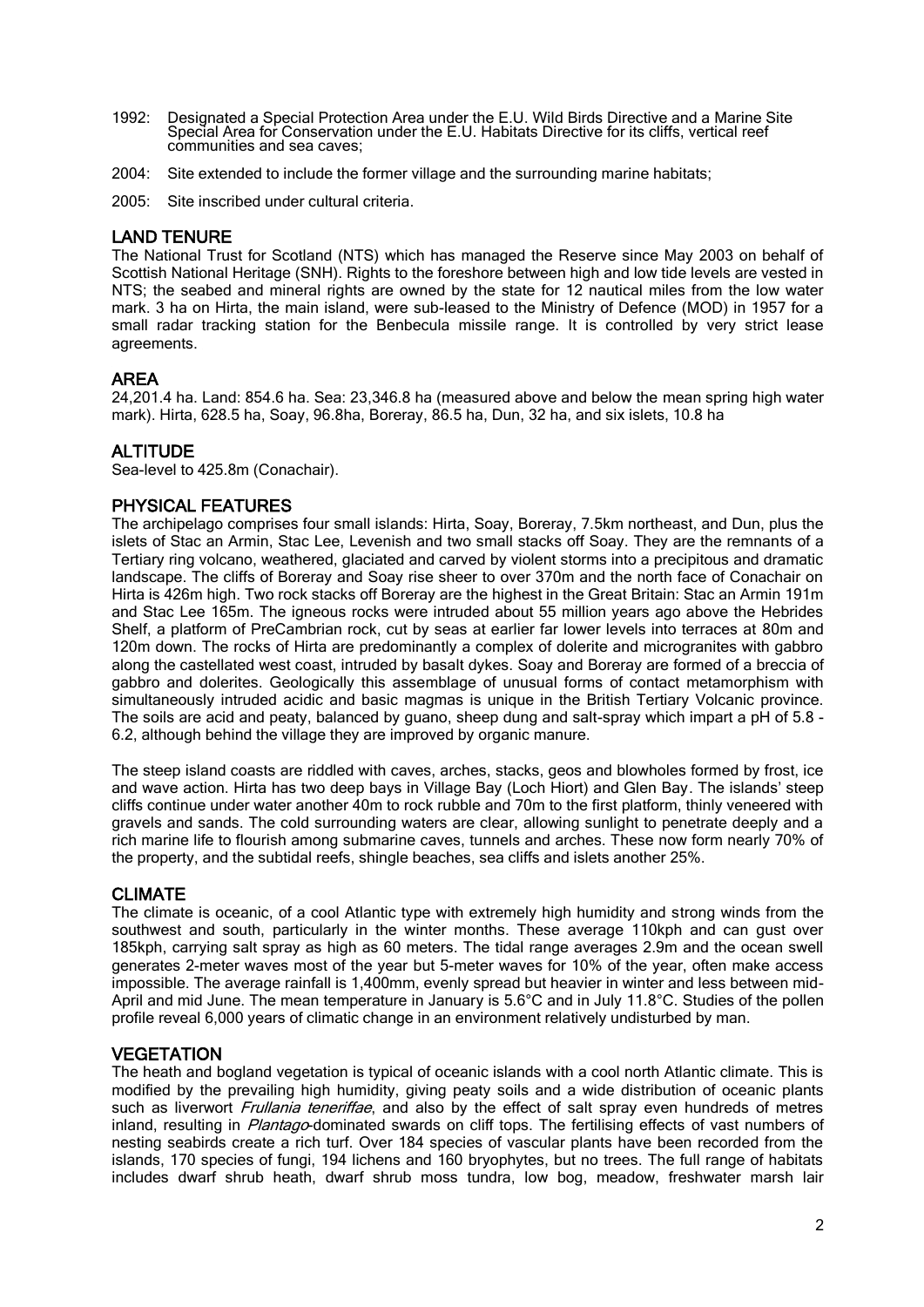grassland, maritime communities and twelve grassland associations. Pollen analysis shows that the islands were partially covered with birch-hazel scrub between 5,200 and 6,400 years ago. Subsequent climatic change led to the extinction of tree cover and the expansion of halophytic communities. However, Salix herbacea is still present. After the evacuation of Village Bay, there was an increase in heather moorland. There is little intertidal vegetation due to the extreme exposure of the shores. The sub-littoral supports wrack, Fucus spp., Alaria esculenta and a dense forest of kelp Laminaria hyperborea and below it, parks of kelp as deep as 35 meters. These shelter a great variety of unusual species of invertebrates, which also blanket rock walls. The water is so clear that pink algae thrive at 70 meters, and, even at that depth, the effect of the ocean swell is felt.

Salt tolerant plants such as sea pink Armaria maritime, sea campion Silene uniflora and sea plantain Plantago maritimus, Asplenium marinum and Grimmia maritima occur even inland. Much of the grassland, as on Soay and Boreray, has a sub-maritime character consisting of *Holcus lanatus, Agrostis* stolonifera, A. capillaris, Festuca rubia and Anthoxanthum odoratum. The less maritime communities occurring on Hirta are mainly a range of acid-loving species: poor submontane grassland and heaths of ling and cottongrass Calluna vulgaris-Eriophorum vaginatum bog, extensive mixed Nardus-Calluna-Rhacomitrium lanuginosum heath with Luzula sylvatica grassland dominant on the summit of Conachair. Northern Atlantic species include Botivchium lunaria, Ophioglossum vulgatum, Gentianella campestris, Ligusticum scoticum and Sedum rosea with Arctic-Alpine montane species such as Silene acaulis and Saxifraga oppositifolia. The Mediterranean-Atlantic liverwort Fossombonia angulosa also occurs here, at its northernmost locality. The Agrostis-Festuca grassland of Hirta, Boreray and Soay is heavily grazed by sheep. Soay has dry cottongrass bog with *Holcus lanatus*. Dun is species-poor but has been ungrazed for 75 years and has a rich Festuca and Rumex sward.

#### FAUNA

St Kilda is Europe's most important seabird colony with the world's largest colony of northern gannets nesting on Boreray and the sea stacs. The seabird population, with some 350,000 breeding pairs of 17 species, and over 300,000 migratory birds, is the largest and most densely populated seabird colony in the British Isles. A total of 228 sea and water bird species has been recorded though only 140 species have been seen over the course of one year. This includes the huge colony of northern gannet Morus bassanus - 60,428 pairs in 1999/2000 - which is 23.6% of the northeastern Atlantic population; the largest and oldest British colony of northern fulmar *Fulmaris glacialis* (67,000 pairs); and 30% of the British population of the Atlantic puffin Fratercula arctica (135,732 pairs). This species was formerly estimated at two to three million pairs but numbers have dropped substantially. The islands are also one of the very few European breeding stations of Leach's storm petrel Oceanodroma leucorhoa, with 92% of the British population (45,433 pairs in 1999, but only 14,400 nest sites seen in 2003: JNCC, 2003). Predation by a small but growing number of great skuas *Catharacta skua* (170 pairs) may be partly responsible for the decline of both species. The numbers of common guillemot Uria aalge (23,378) are also high but falling. European storm petrels *Hydrobates pelagicus* numbered 1,121 pairs in 2003 (NTS). However, historically the bird populations have fluctuated from year to year.

St Kilda is an outstanding example of the ecological colonisation of a remote island and of the genetic divergence caused by the isolation of small populations. For instance, the endemic St Kilda long-tailed field mouse *Apodemus sylvaticus hirtensis* (which survived the human depopulation where the house mouse did not), and St Kilda wren *Troglodytes troglodytes hirtensis* (~230 pairs in 2002). The terrestrial avifauna of 10 species is impoverished but the terrestrial invertebrate fauna includes 200 species of fly, 150 beetles and over 280 lepidoptera. Soay sheep Ovis aries, now free ranging on Hirta as well as Soay, is the most primitive domesticated animal in Europe, a living Neolithic artifact unchanged for thousands of years. Those introduced from Soay to Hirta in 1932 are subject to crashes in the population which ranges between 600 and 2000. A dense but healthy population averaging about 400 blackface-cross sheep on Boreray are quite unmanaged. Grey seals *Halichoerus grypus* and harbour porpoises Phocoena phocoena now breed on the islands and bottlenose dolphins breed offshore. Ten species of cetaceans are seen: among them minke *Balaenoptera acutirostrata* and killer whales *Orcinus* orca, and Risso's, white-sided and white-beaked dolphins, Grampus griseus, Lagenorhyncus obliquidens and L. albirostris. The marine invertebrate fauna of all three zones, intertidal, infralittoral and sublittoral, is extremely diverse: sea anemones, sponges, bryozoans, corals, sea slugs and topshells, which encrust the caves and submarine cliffs. As a result of the relatively mild ocean ambience some southern species find their northern limit and some northern species their southern limit around the islands.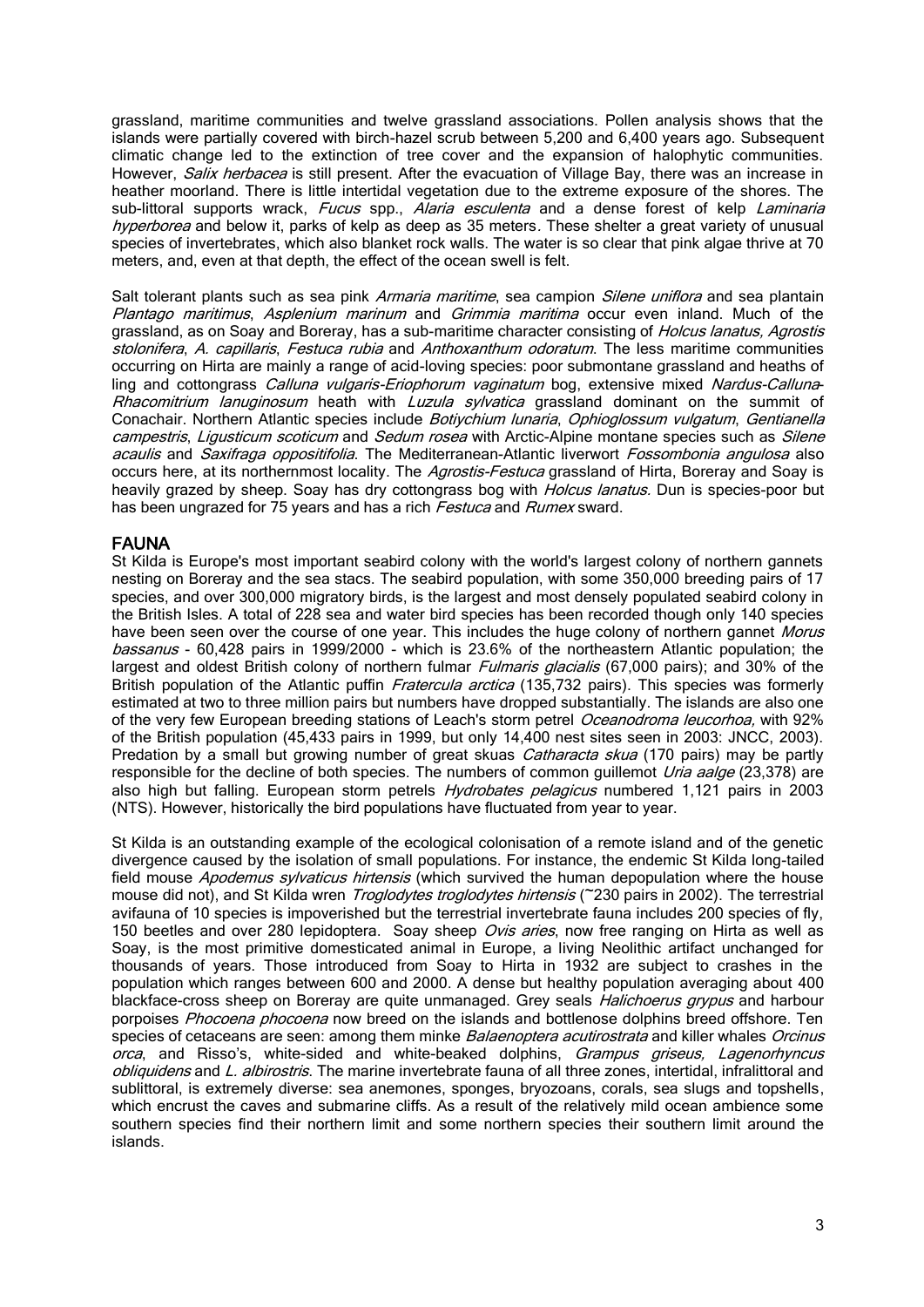#### CONSERVATION VALUE

The scenically spectacular St. Kilda archipelago has preserved its ecosystems intact for thousands of years virtually unchanged by human settlement. It is one of the most important seabird colonies in the world and one of the most important breeding sites in the North Atlantic. Some of the highest cliffs in Europe provide a refuge for colonies of rare and endangered bird species, for thousands of puffins and the largest colony of gannets in Britain. St. Kilda is also of national importance for its geology, vegetated sea cliffs, sea caves, reefs and submarine life, and for a well documented fossilised cultural landscape with relict vernacular buildings. The site lies within a WWF Global 200 Marine Eco-region. Being uninhabited, it is no longer recognised as a UNESCO MAB Biosphere Reserve.

#### CULTURAL HERITAGE

St. Kilda's name probably derives from the islanders' pronunciation ("hilt") of its Gaelic name, Hiort (from skildar, the old Icelandic for shield). The islands have a wealth of archaeological remains including evidence of Bronze Age occupation, Vikings and early Christian carvings. They are believed to have been fairly continuously occupied for some 2,000 years with settlement concentrated at Village Bay with Gleann Mor for summer sheilings. 1,400 *cleiteans*, turf-covered stone storage huts, have been found all over the islands. For the last 800 years St.Kilda was owned mainly by the Macleods of Dunvegan. In 1724 smallpox decimated the population which, at the end of the century, was 180.

The village was reestablished in a spirit of improvement in 1834 and 1861 with 16 new houses plus a manse and a school ranged around the bay, the traditional blackhouses end-on to the sea being kept on for animals. But emigration in 1852 left only about 70 inhabitants. The people grazed up to 2,000 sheep and harvested seabird colonies, mainly gannets and puffins, of which they took scores of thousands every year for oil, feathers, food and fertiliser, paying their rent with them. Their skill in climbing the cliffs to do this, not only for necessity, documented by a traveller, Martin Martin at the end of the 17th century and more recently, is seen as the first example of recreational rock climbing in Britain. For such a primitive community St.Kilda has been unusually well preserved and well documented, partly because of the 18<sup>th</sup>-19<sup>th</sup> century idealisation of the noble savage and sublime landscapes, which adds to its cultural significance.

#### LOCAL HUMAN POPULATION

In the late 19<sup>th</sup> century, tourists began visiting St.Kilda, for whom the islanders made goods for sale. But with increased contact with the world, which started with disease and puritanical religious missionising, the islanders' self-sufficiency and morale diminished and emigration increased. The islands were finally evacuated in 1930. Poorer crops may also have contributed to the emigration, which are now attributed to toxic accumulation in the seabird bodies traditionally used to fertilise the fields. The few hectares previously cultivated have now reverted to grassland and heath, and bracken is encroaching. Some lobster and crab fishing is still carried out from the mainland. But St.Kilda remains the remotest British island to be inhabited since the siting in 1969 of a radar-tracking station for the Ministry of Defence, maintained by 12 civilians. In summer a nature warden and an archaeologist are also employed by Scottish Natural Heritage and the NTS jointly for six months and four months respectively, and up to 15 researchers may stay during the summer.

#### VISITORS AND VISITOR FACILITIES

Since 1995 there have been between 1,500 and 2,000 visitors a year between mid-May and August but the islands remain hard to reach and numbers may not increase. Seasonal volunteer working parties from NTS are housed in the restored cottages. Several charter companies run short trips but visitors remain on board at night (SNH, pers. comm., 1995). Landings are controlled by the warden who will sometimes guide tours around the islands. The row of village houses with walled enclosures is the main exhibition although there is a small museum, a reconstructed house, a shop, bar and a small campsite. The challenging cliffs are valued by Scottish mountaineers who are campaigning to have them made accessible to the sporting public (MCOS, 2001). The clear water and striking submarine formations also provide the best diving sites in Britain.

#### SCIENTIFIC RESEARCH AND FACILITIES

Much intensive field work, mainly on Hirta, has taken place over the last 100 years: the large number of scientific publications attest to the value of the islands as an outdoor laboratory, and studies have been carried out by teams from seven or more universities. Geological surveys were first made in 1927-8, and between the 1960s and 1980s. There has been some systematic recording of migrant birds since 1910, and an annual summer survey since 1957. Scottish Natural Heritage monitors the flora and fauna, particularly the sea bird populations, and Soay sheep, on which detailed studies of their biology and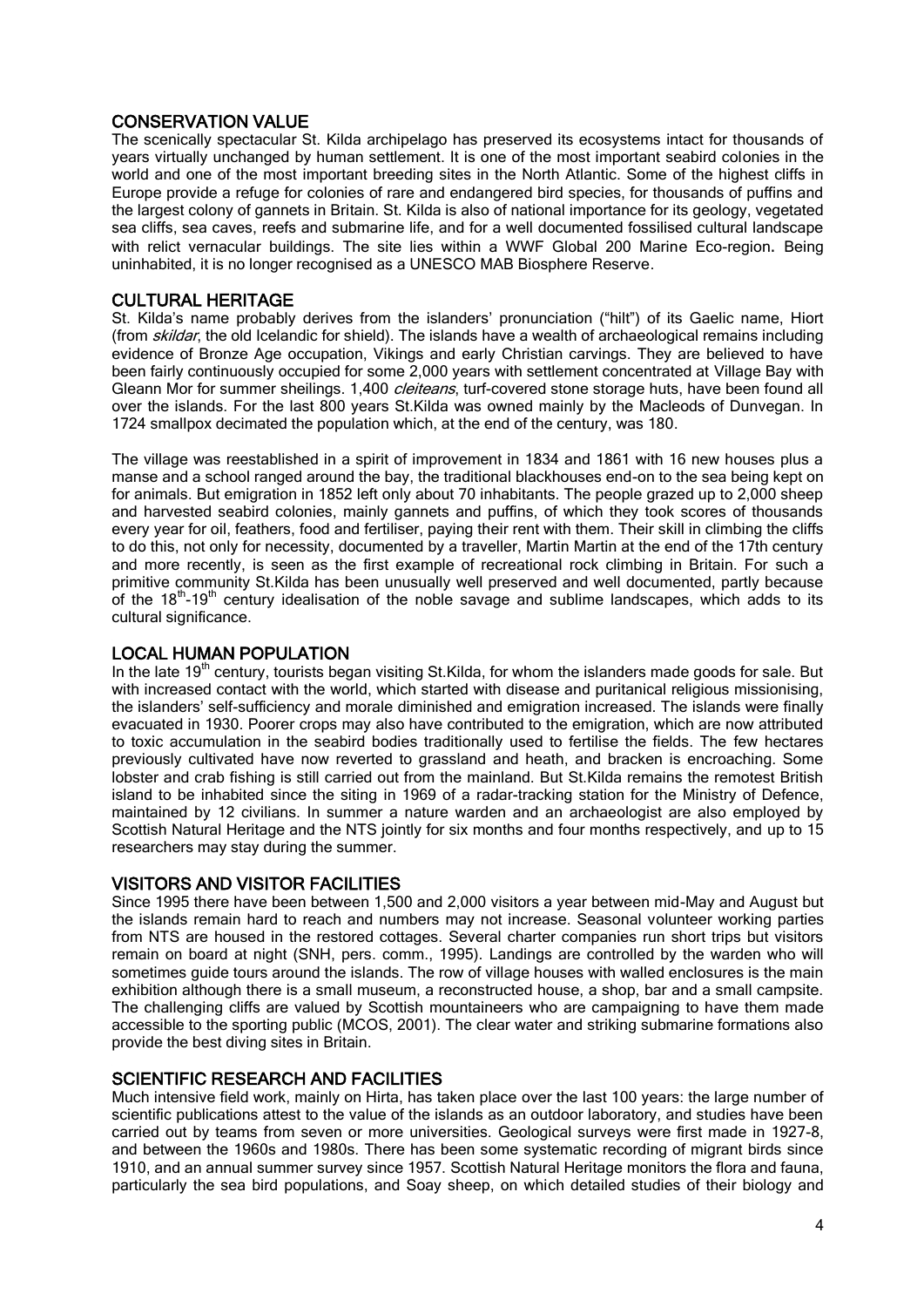population dynamics have been made for 25 years. From 1958 onwards, volunteer work parties have restored ruins and annually since the mid 1980s, have run archaeological excavations. The whole intact primitive crofting township is designated an Ancient Monument. Six restored cottages are used to provide dormitories, common room, kitchens and museum space. SNH has recently run a six year research program on intertidal, sublittoral and benthic sites, with surveys in 1997 and 2000. There is a high level of cooperation between the NTS and the MOD which has assisted the scientific programme in many ways by providing conservation and scientific teams with transport, laboratory facilities, accommodation and catering facilities. The Marine Extension is a Marine Conservation Area deserving special attention.

#### MANAGEMENT

The islands were bought in 1931 by an ornithologist, the 5th Marquess of Bute, who bequeathed them in 1957 to the National Trust for Scotland which has managed the Reserve since May 2003. The whole archipelago was leased to Scottish Natural Heritage who declared it a National Nature Reserve and, with funds from the United Kingdom government, were responsible for managing the islands under the Wildlife and Countryside Act of 1981 and the Natural Heritage (Scotland) Act 1991 between 1956 and 2003. It was also designated a National Scenic Area in 1981, a Site of Special Scientific Significance in 1984 and an EU Special Protection Area for seabirds in 1992. A large part of the main island of Hirta has been progressively scheduled as an Ancient Monument and the village has been restored to its 1957 condition. It is also considered a Geological Conservation Review site. As a National Scenic Area it is covered by additional development controls and any proposed development has to seek the advice of the Countryside Commission for Scotland as well as SNH. The NTS has enforced a byelaw prohibiting climbing to protect climbers, birds and flora. This is currently being challenged by the Mountaineering Council of Scotland.

The islands are protected by their remoteness and climatic exposure. The NTS aims to manage the islands as a model of integrated conservation, balancing natural processes and historic conservation with minimum intervention. The wildlife has been undisturbed since 1930 and active intervention is not generally required to conserve the site's values. The seabirds are regularly monitored, the frequency depending on the species. A seasonal warden employed jointly by SNH and NTS is present from April to mid-September. All the larger islands except Dun are grazed by feral sheep. There is no planned management of the sheep population, or of past cultivations. The activities of the MOD station are strictly controlled. The National Trust for Scotland organises ongoing volunteer working parties in consultation with Historic Scotland, who restore the village ruins: from 1958, six cottages, the church, school house, many *cleateans* and walls have been rebuilt and drains cleared. These working parties are planned to continue, following detailed archaeological management and action plans. The surrounding marine area was recently incorporated and a five year management plan prepared by SNH in preparation for revised World Heritage status for marine and cultural values. Management has begun of the marine habitats around the islands which are increasingly popular with Scuba divers.

#### MANAGEMENT CONSTRAINTS

The three hectares occupied by the MOD as a missile radar tracking station has a local effect - the road up to the radar mast remains a scar - as have areas of derelict turf cutting and derelict cultivation. But in consultation with SNH and NTS, the MOD retains the right to construct within the leased area. The pressure of visitors is lessened by the remoteness and uncertain weather. The only notable threats are of the accidental introduction of rats and other alien species and of polystyrene or nylon fishing lines which could kill seabirds feeding at sea. The risk of oil pollution is slight since the main shipping lane lies to the east and the winds prevail from the west. However, one effect of climatic warming has been an increase in the difficulty that seabirds have in finding the staple food for their chicks. Recent years have seen poor breeding seasons for guillemots and kittiwakes, and the breeding success for puffins on St Kilda in 2005 was 26% compared with the normal figure of 71% (RSPB, 2005).

#### BUDGET

Funds are received from the U.K. government to meet the SNH commitment. The rest is financed by the NTS St. Kilda Fund, by Historic Scotland and by donations from the St. Kilda Club and other charities.

#### **STAFF**

The summer Warden is an experienced naturalist who oversees and sometimes guides visitors. He is backed by a staff of science graduates at the Reserve administrative office on South Uist. The summer Archaeologist, with NTS archaeological guidance, supervises the work parties. A regional building surveyor is responsible for maintenance and repairs.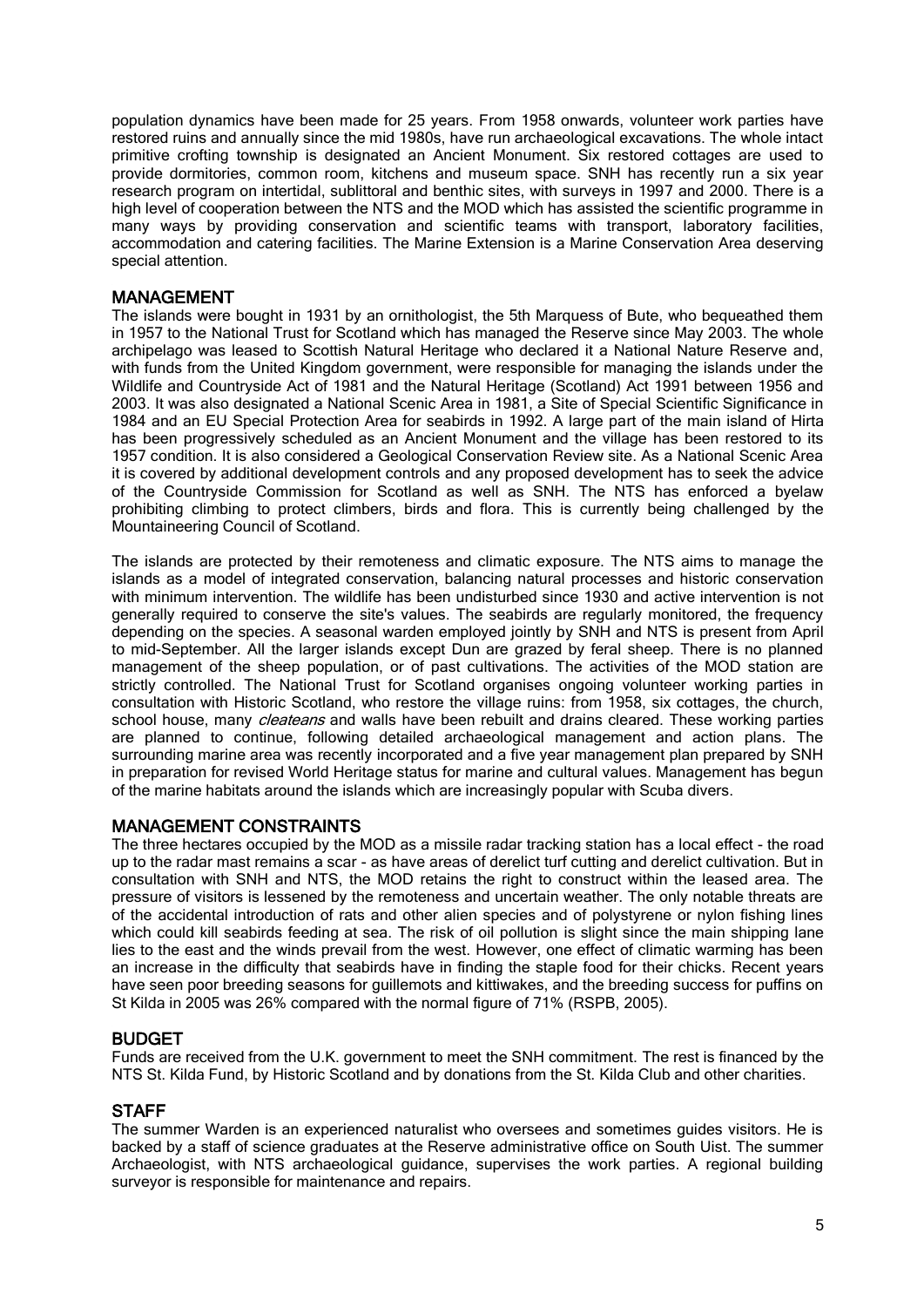#### LOCAL ADDRESSES

Warden and Reserve Administration, Sub-Area Office, Scottish Natural Heritage, 135 Stilligarry, South Uist HS8 5RS, Hebrides, Scotland.

Area Manager, Western Isles, National Trust for Scotland, Benbecula, Hebrides.

National Director, National Trust for Scotland, 28 Charlotte Square, Edinburgh EH2 4ET.

#### **REFERENCES**

The principal sources for the above information were the original nominations for World Heritage status. The literature on St. Kilda is extensive. The NTS website is informative: [www.kilda.org.uk.](http://www.kilda.org.uk/)

Boyd, J. (1981). The Boreray sheep of St. Kilda, Outer Hebrides, Scotland: The natural history of a feral population. Biological Conservation 20: 215-227.

Buchanan, M. (ed.) (1995). St Kilda: The Continuing Story. HMSO, Edinburgh.

Emery, N. (1996). *Excavations on Hirta* 1986-90 HMSO, Edinburgh.

Emeleus, C. & Gyopam, M. (1992). British Tertiary Volcanic Province. Chapman and Hall for Joint Nature Conservation Committee, London.

Harman, M. (1996). An Isle called Hirte. Maclean Press, Isle of Skve, Scotland.

Harris, M. & Murray, S. (1977). Puffins on St Kilda. British Birds 70: 50-65.

---------- (1989). *Birds of St Kilda.* Institute of Terrestrial Ecology & Natural Environmental Research Council, Monks Wood, UK.

Jewell, P., Milner, C. & Boyd, J. (1974). Island Survivors: the Ecology of the Soay Sheep of St Kilda. Athlone Press, London.

Joint Nature Conservation Committee (JNCC)(2003). A Summary of Research Projects Undertaken on St Kilda in 2003.

Kearton, R. (1897). With Nature and a Camera. London. Reprinted 1978, Melven Press, Inverness.

Martin, M. (1698). A Late Voyage to St Kilda. London. Reprinted 1986, Mercat Press, Edinburgh

---------- (1703). A Description of the Western Isles of Scotland. London.

Mountaineering Council of Scotland (2001). St. Kilda, National Trust of Scotland. Review of Management Plan.

Murray, S. (2002). Birds of St. Kilda in *Scottish Birds, JSOC* Vol.23 supplement. 64pp. [with updated bibliography].

National Trust for Scotland (2003). St. Kilda Management Plan 2003-2008. NTS Scotland. [Contains a selected bibliography of 73 references.]

Quine, D. (1988). St Kilda Portraits. Downland Press, Frome, U.K.

---------- (2001) St Kilda, Colin Baxter Island Guides, Grantoun, Moravshire.

--------- (ed.) (2001). Expeditions to the Hebrides by George Clayton Atkinson in 1831 and 1833. MacLean Press, Skye, Scotland.

Ratcliffe, D. (1977). A Nature Conservation Review: A Selaction of Biological Sites of National Importance to Nature Conservation in Britain. Vol.2. Cambridge University Press, U.K.

RSPB Scotland (2005). Fears of poor breeding season confirmed. RSPB News, September